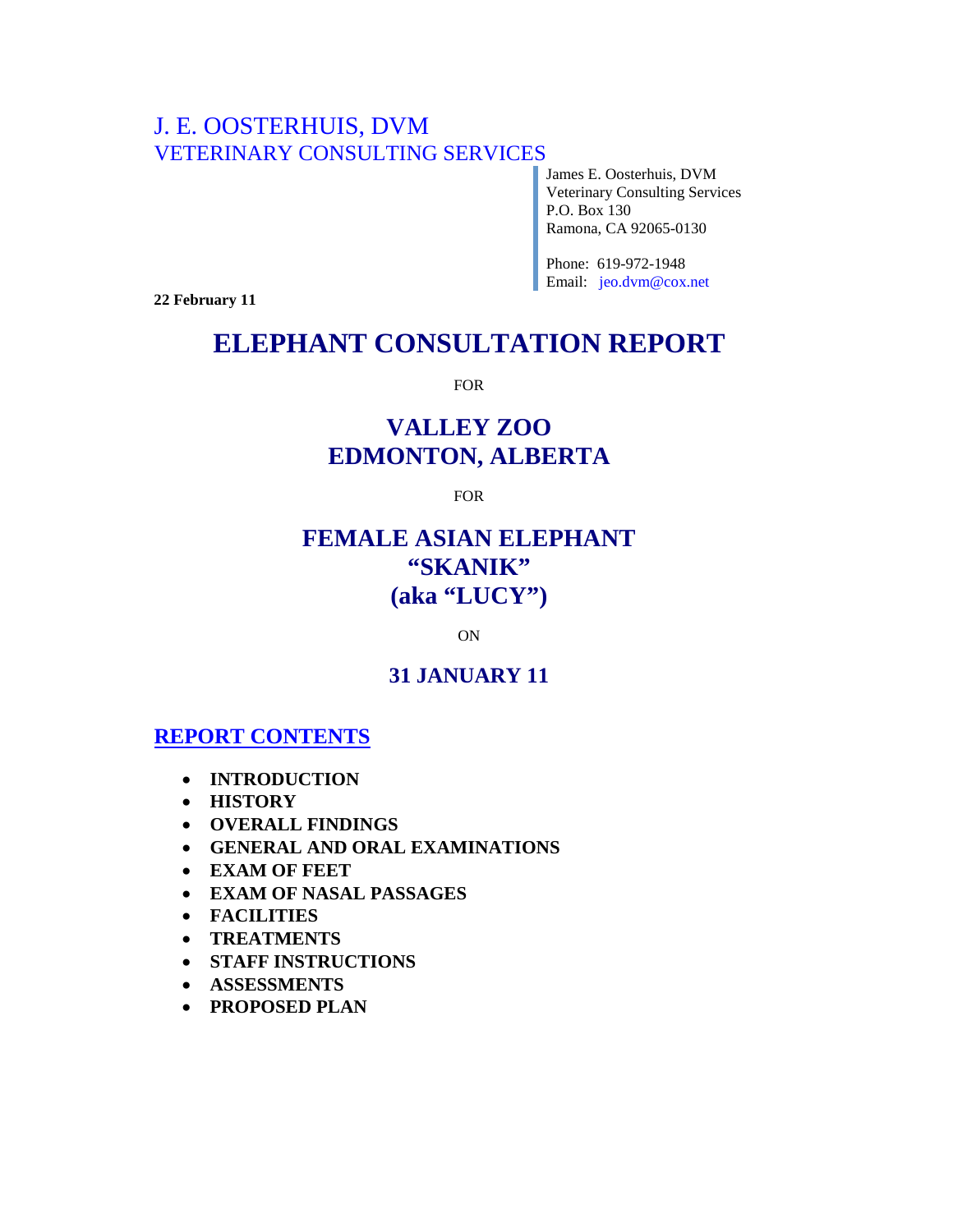# **J.E. OOSTERHUIS, DVM VETERINARY CONSULTING SERVICES**

James E. Oosterhuis, DVM Veterinary Consulting Services P.O. Box 130 Ramona, CA 92065-0130

Phone: 619-972-1948 Email: [jeo.dvm@cox.net](mailto:jeo.dvm@cox.net)

## **MEDICAL/HUSBANDRY RECORD OF INSPECTION**

## **VALLEY ZOO FEMALE ASIAN ELEPHANT "SKANIK" aka "LUCY"**



## **EDMONTON, ALBERTA CANADA**

| <b>Date of Inspection:</b> | 31 January 11                             |
|----------------------------|-------------------------------------------|
| <b>Species:</b>            | <b>Asian Elephant</b>                     |
| <b>Identification:</b>     | Female, "Skanik" aka "Lucy", age 35 years |
| <b>Date of Report:</b>     | 22 February 11                            |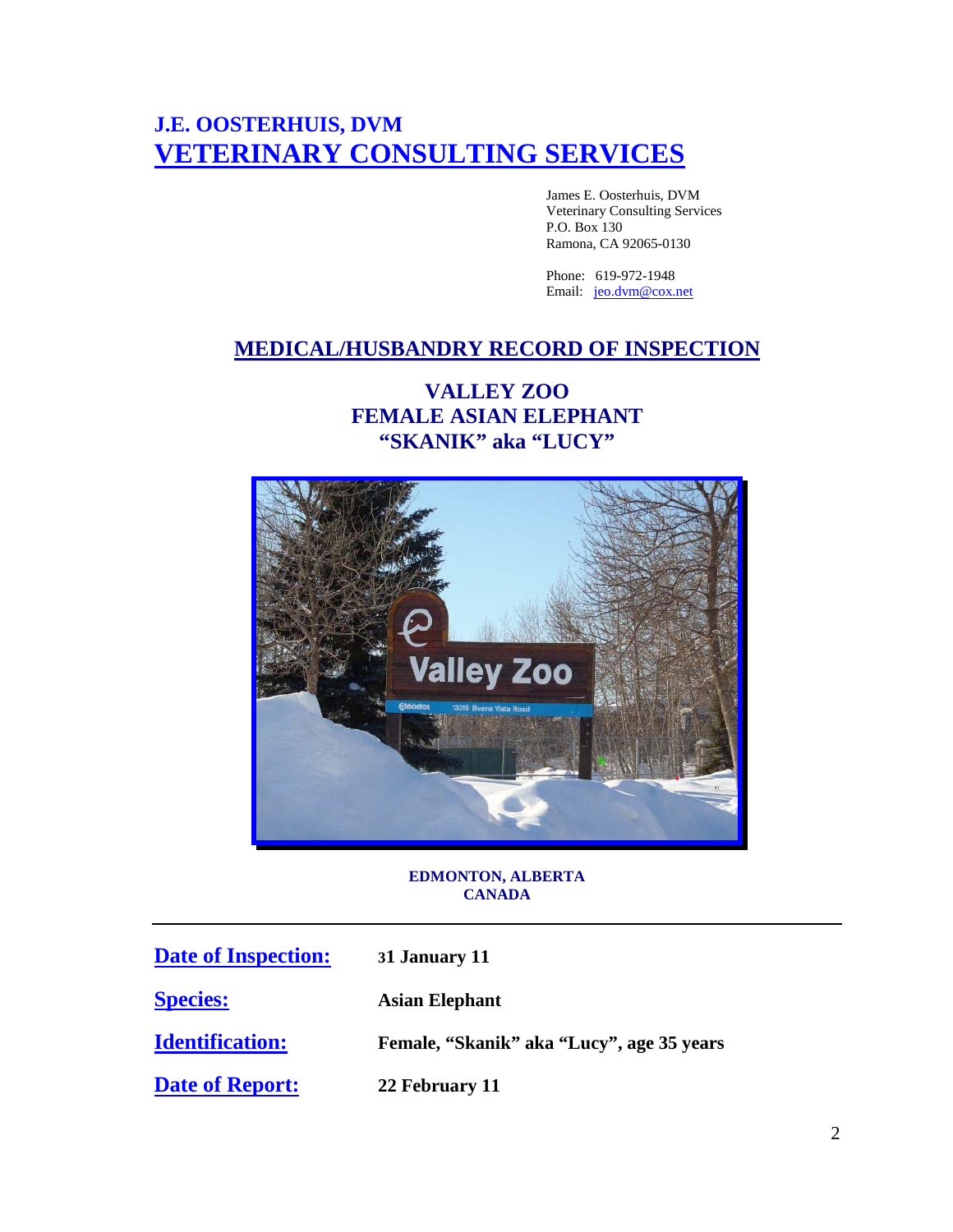

## **"Skanik"**

#### **Introduction:**

I examined the above elephant at the Valley Zoo in Edmonton, Alberta, Canada on 31 January 11. Present for the examination was: Dr. Milton Ness, Valley Zoo's Veterinarian and the Elephant Care Staff along with Dr Jack Ingram, Equine Specialist from Edmonton. This was my third examination of Skanik, a 35 year old female Asian Elephant who is also known as Lucy. In July of 2002 the Zoo asked me to examine her and to evaluate the problems that she was having with her feet and to come up with an action plan for her.

Then in September of 2009 I was asked to assess her overall health and to help them evaluate her respiratory problem and a retained, deformed molar tooth. (The tooth was shed before I arrived).

This report is my written evaluation of her current condition as found by my exam done on 31 January 11 and my recommendations for dealing with her problems.

## **History:**

Skanik has lived at the Valley Zoo in Edmonton, Alberta for 33 years. She came to the Zoo as a two year old orphan.

In 2002 when I saw her she had foot problems that were solved by adjusting her husbandry program, increasing her exercise schedule and reducing her weight.

In 2009 I was asked to come to Edmonton to evaluate her for an abnormal molar tooth and respiratory problems. At that time she was exercise intolerant to the point that she would have to breathe thru her mouth in order to catch her breath after a short walk. And when we passed a 3 meter endoscope up her trunk we discovered a narrowing of the nasal passages at the extent of the scope. A cause for the constrictions could not be determined because our view was obstructed by thick white exudates. The abnormal tooth had been shed by the time I arrived. It could not be determined if the tooth had any association with her respiratory problem.

We determined at that time that her respiratory problem precluded her from being placed under any type of stressful situations, such as trying to move her to a different facility.

Since her respiratory difficulties have continued this year, the Zoo requested that I come to Edmonton to examine Skanik and participate in another endoscopic evaluation of her nasal passages.

## **2011 Overall Findings:**

Skanik, as in 2009, is still a calm, gentle elephant that is managed in a "free contact" system. Unfortunately, she still has a severe constriction of her nasal passages that affects her ability to breathe properly. The white exudates that were seen on my last visit have greatly diminished. As before, if she walks too fast during her daily exercise, she has to open mouth breathe to restore her oxygen deficit. She has a vertical crack in the #2 nail on her right front foot and a nail defect in the #4 nail on her left front foot—both are being managed by the keepers as part of their foot care program.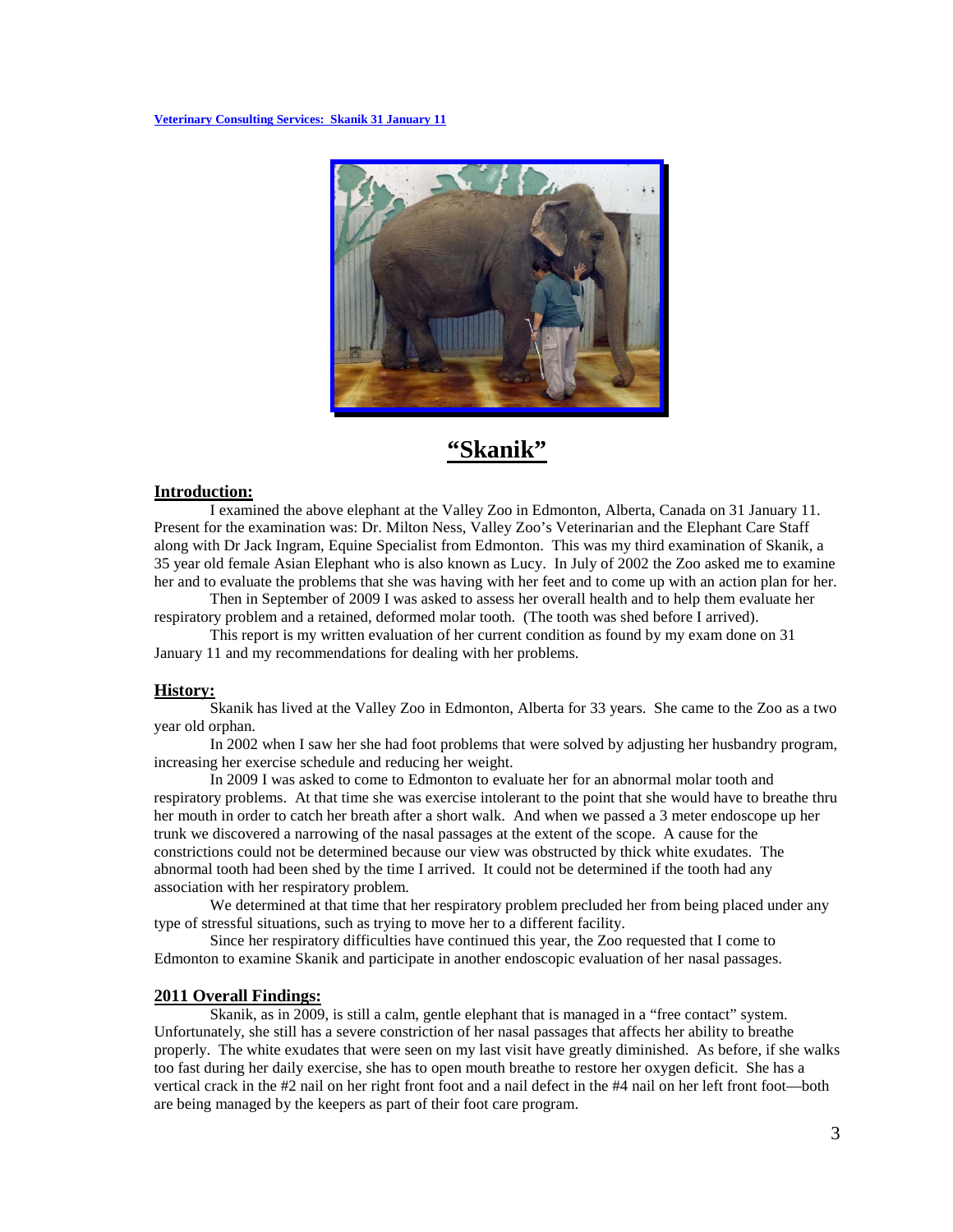## **General and Oral Examinations:**

On first impression, Skanik looks healthy—as she did on my last exam in 2009. She has relatively good movement while walking and is calm and gentle.

On closer inspection, however, it is noted again that when she walks too fast she has to periodically open mouth breathe in order to get enough air into her lungs. Elephants are obligatory nasal breathers, so to see an elephant breathe through her mouth is quite shocking. Simply walking her around in her pen several times elicited the open mouth breathing.



**Skanik Walking in Her Inside Enclosure**

As previously noted, she has some conformational defects that include both front legs being bow legged and pigeon toed and the rear feet being somewhat pigeon toed. Also, she has some stiffness in her left elbow. Her weight is now at 4,090 kg (9,000 lbs), which is down from my previous visit. A weight reduction program should continue, however.

The site where the deformed right upper molar was shed in 2009 was visualized and it appears that the next molar is coming in slowly. The left upper molar appears to be normal and has advanced several centimeters since my visit in 2009. It will be the next tooth to be shed. The lower molars could not be visualized.



## **Skanik's Deformed Upper Right Molar Site**

Examining her body revealed no problems other than an old scar on her right hip and a small sore spot on her right elbow. She also has a crooked tail with no tail hairs.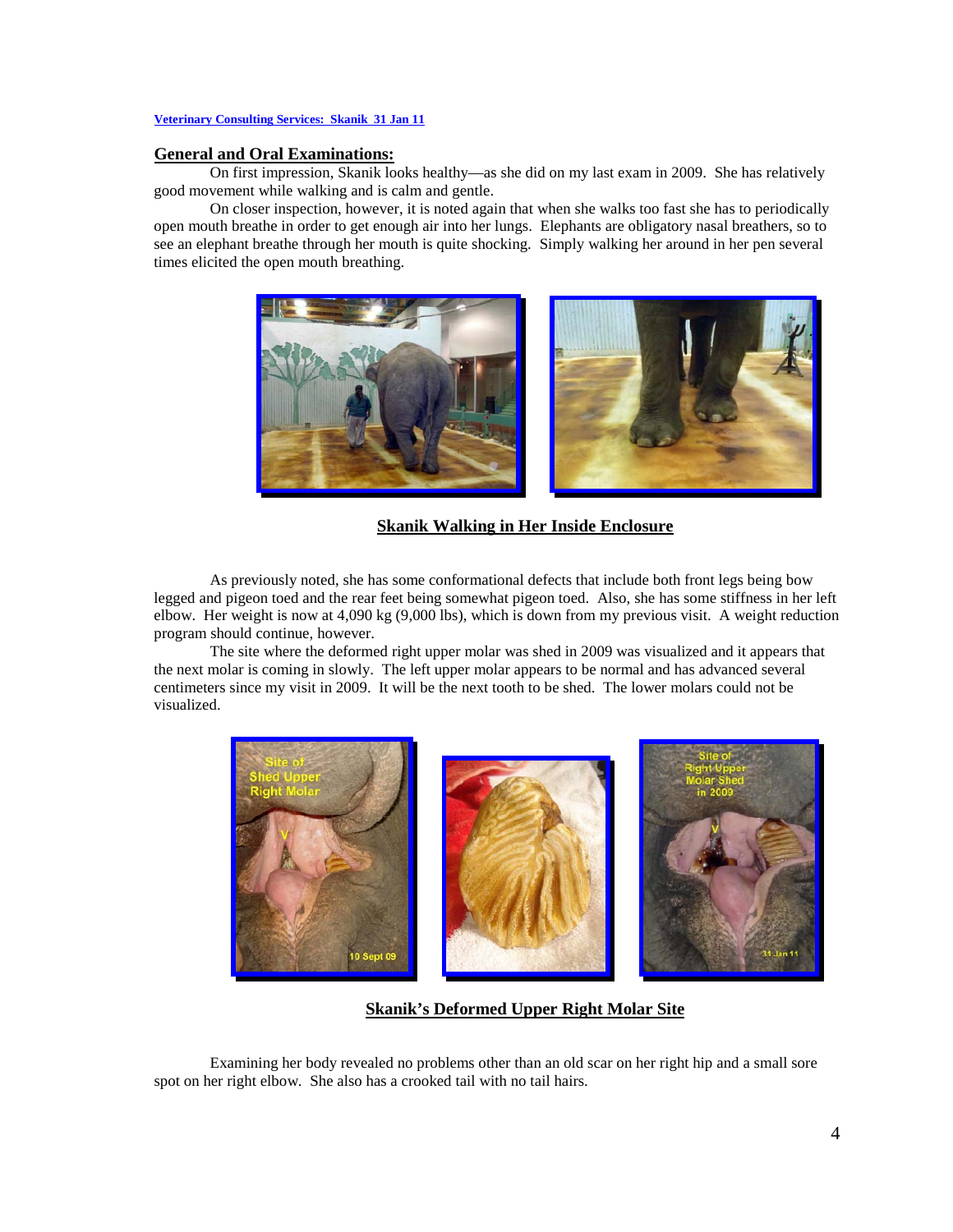## **Exam of Feet:**

Examination of Skanik's feet reveals that she has had attentive care, as evidenced by her clean nails and the nice, well cared for cuticles. The staff should be commended for their efforts. However, due to the previously mentioned conformation issues, she has a crack in the #2 nail on her Right Front foot with a corresponding minor defect at the pad/nail junction. This was noted in 2009 and the keepers have done an excellent job in dealing with and minimizing this problem.





## **Skanik's Defect Involving Her Right Front #2 Nail**

The #4 nail on her left front foot has a minor defect, with a moderate pad/nail junction soft spot. This was a problem in 2009, but is nearly healed at this time, thanks to the keeper's diligence in their foot care program.

Her rear feet are in good shape, with no defects found.



**Skanik's Defect Involving Her Left Front #4 Nail**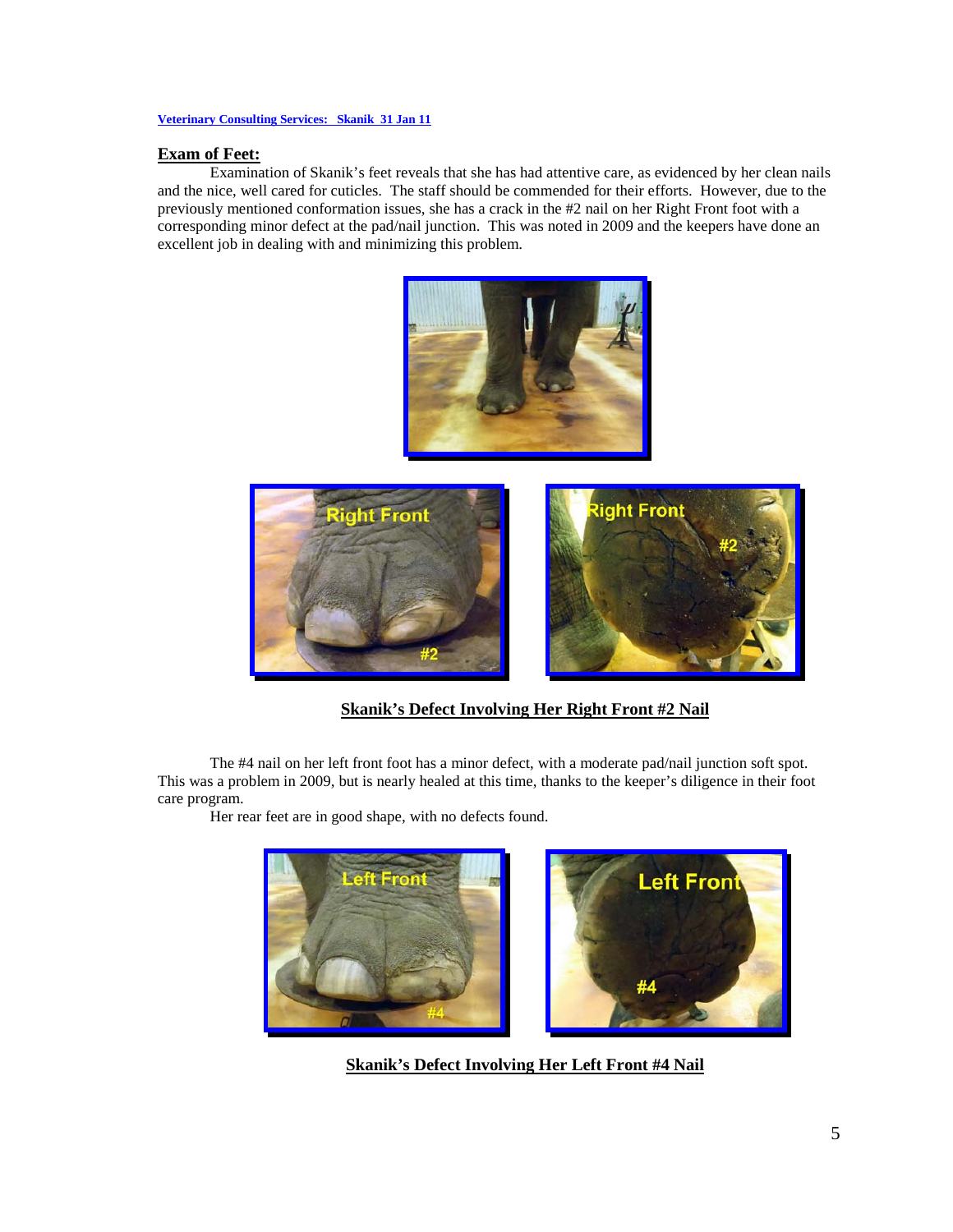## **Exam of Skanik's Nasal Passages:**

For the evaluation of Skanik's respiratory problem, Dr. Ness gave her a sedative that allowed for her to remain standing for examination, as we did in 2009. Dr. Jack Ingram, an Edmonton Equine Specialist, utilized a 3 meter (~10 foot) flexible endoscope to examine each nostril. Skanik was steadied by her handlers and her trunk was extended through the PC wall for the exam. She showed no signs of irritation when the scope was inserted into her trunk. Each nostril appeared the same, but this time the exudates that limited our exam in 2009 were gone.



### **Dr. Ingram's Endoscopic Examination of Skanik's Nasal Passages**

This time, at the extent of the scope we were able to see what appeared to be a circumscribed swelling visible between two folds tissue (ethnoids?). The swelling was smooth and had a lighter color as compared to the surrounding mucosal membranes. The "mass" was between the nostrils and could be visualized from each nostril. Attempts to biopsy the swelling failed despite numerous attempts, because the biopsy forceps would glance off of the surface of the "mass". A "cytology brush" was utilized to see if we could scrape off some cells from the area in question. Also, cultures of the exudates found in the area were collected.

During the procedure, the relaxation from the sedative did not allow for Skanik to open-mouth breathe, so she forced her breaths through the constricted nostrils causing loud noises. When the sedative wore off, she returned to her normal breathing patterns, where sounds are heard at each inspiration and expiration.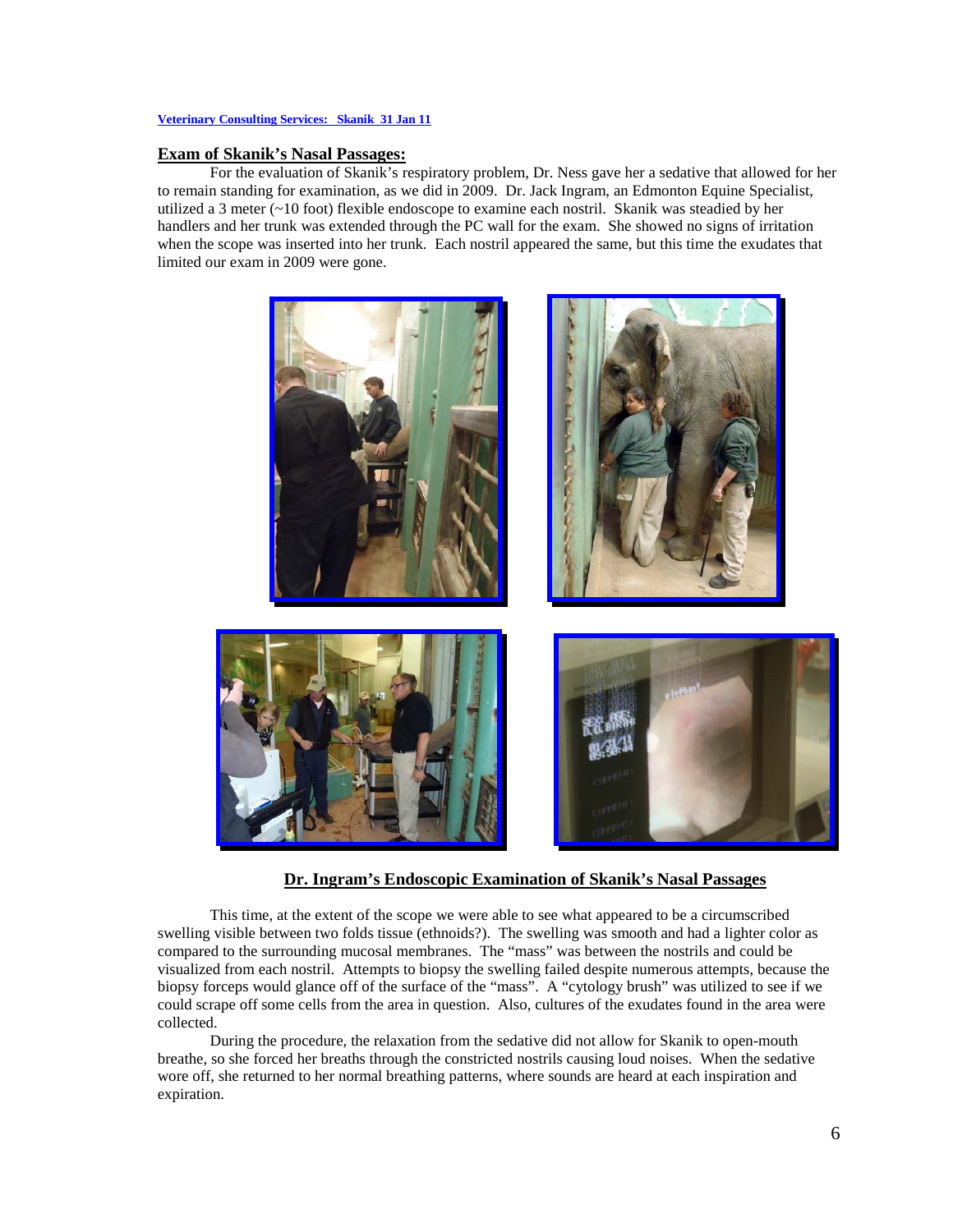#### **Facilities:**

The outside areas consist of two yards; a small one on the Service side of the barn and a large exhibit yard on the Viewing side of the barn. Both yards have a dirt surface, pole structures, and shade. During the winter months, Skanik is allowed outside when the weather is suitable according to their previously set temperature limits. She will also go on walks in the Zoo with her keepers, weather permitting. The inside exhibit areas that are public viewing, used to have concrete floors. Since my last visit, the floor of the larger of the two areas has been covered with a thick rubberized surface and the other with sand. The floor of the third inside area continues to be covered with sand and has a sand mound in it, also, where Skanik goes when she wants to lie down to sleep.



## **Inside Facilities**

#### **Treatments:**

Dr. Ness has had Skanik on several courses of oral antibiotics since 2009, which seems to have controlled the exudates seen on our previous exam..

I administered no medications during my inspection.

## **Staff Instructions:**

I reinforced the importance of movement, exercise and weight reduction in order for Skanik to deal with her respiratory problem. Feeding the prescribed diet is imperative, i.e. no food items that aren't on the approved diet list. The Assessment section and the Proposed Plan section will detail my suggestions.

#### **Assessments:**

- Skanik's good nature and the ability of the handlers to work closely with her continues to be the key to her ability to handle her respiratory condition.
- Her respiratory problem continues to be serious. The reduction of the exudates seen is encouraging. The suspect swelling/mass needs to be further evaluated. Unfortunately, the equipment utilized is for horses and the biopsy forceps is not robust enough to collect a piece of tissue from the suspect area.
- Due to her breathing problems, stress or excessive exercise needs to be minimized.
- Skanik is still overweight. The goal should be for her to loose 300 kg over the next 12 months.
- The keepers are taking good care of Skanik's feet with their current foot care program.
- The small size of the indoor facilities restricts the ability to maintain a good exercise program during the winter months.
- The addition of padding over the concrete floor of the indoor facilities greatly reduces the abnormal pressures on Skanik's feet in the winter months. The additional sand area is a benefit, also.
- The addition of additional foot care pedestals has helped to better care for Skanik's feet.